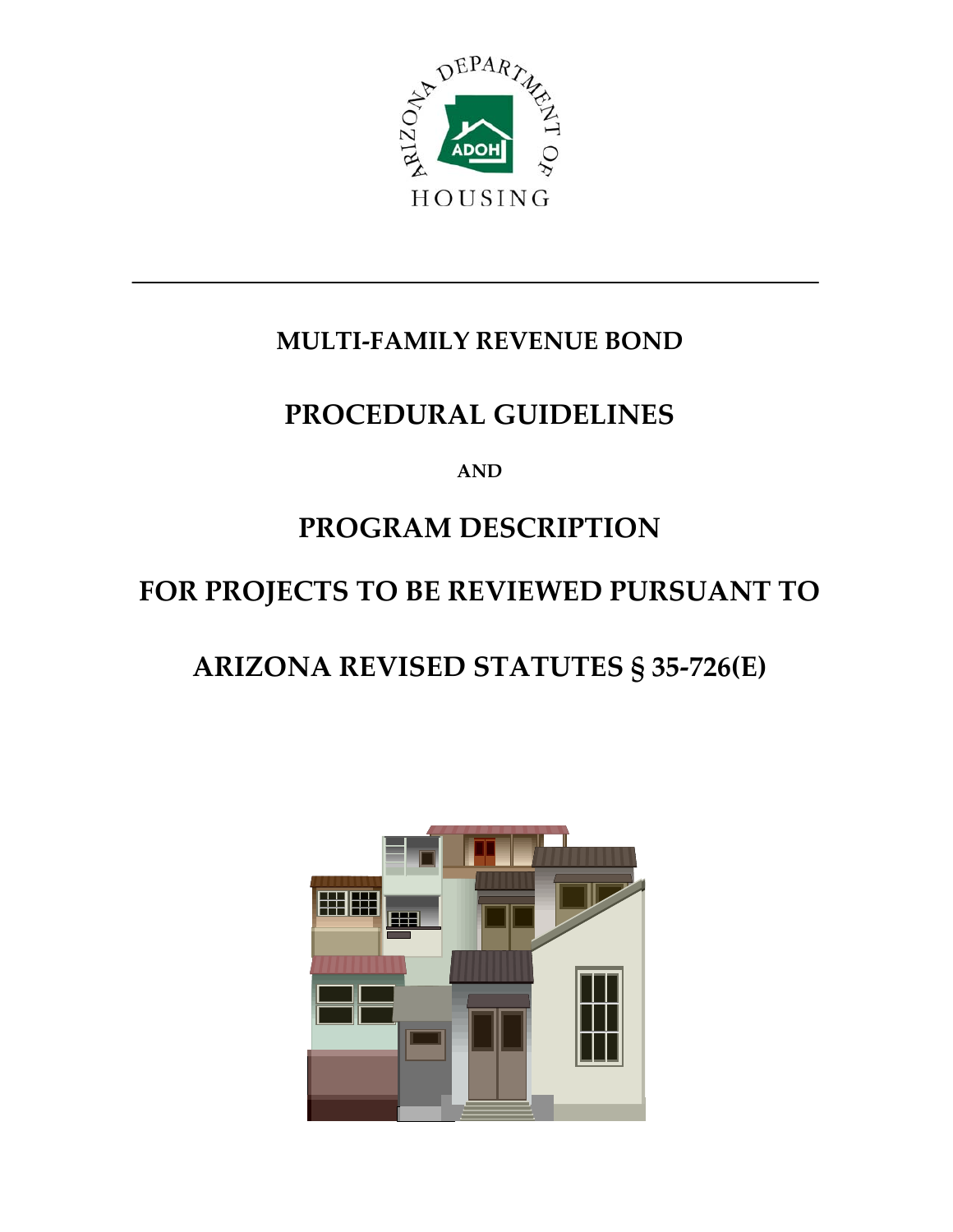

#### **I. Introduction**

Arizona Revised Statutes §35-726(E) states that bonds shall not be issued by an industrial development authority (a "Corporation") for the purpose of financing a multi-family residential rental project, sanitarium, clinic, medical hotel, retirement home, nursing home, skilled nursing facility, or life care facility (each a "Project") unless the Arizona Department of Housing (the "Department") approves the Project. The Department interprets this section 35-726(E) as requiring approval of any Project that has any of the practical, operational or service elements of the types of facilities specifically described. Consequently, bonds issued by a Corporation to finance assisted living facilities, senior or special care providers or other such facilities constituting a project regardless of their name, are subject to approval by the Department. In reviewing the Project, the Department shall consider the following:

- **A.** The demand for and feasibility of the Project in the area set forth in the application to the Corporation.
- **B.** The financial, legal and technical capacity of the user of the bond proceeds to carry out the Project.
- **C.** The terms and conditions of the proposed bonds.
- **D.** The proposed use of bond proceeds.
- **E.** The benefit to the public if the Project provides rental housing for persons of low and moderate income or encourages rental housing in blighted or slum areas.
- **F.** If the Project consists of a nursing home or life care facility, the benefit to the public of the Project, including the proposed rent, fees and other charges of the Project in relation to the level of services to be offered.

In order to facilitate an orderly process of review for each Project and to assure that adequate information, relevant to the above listed considerations, is received by the Department, these procedural guidelines have been established to assist in the Department's consideration of each Project.

#### **II. Financing with Bonds**

Bonds are interest-bearing securities issued and sold by a Corporation to raise money to finance the acquisition or construction of a facility. The money is then generally loaned to a private for-profit or nonprofit user/owner of the facility. Generally, the holder of the bonds or investor is promised a repayment of the borrowed money on a specified repayment schedule. Interest repaid to the holder or investor is generally excluded from the gross income of the investor provided the requirements of federal tax law are met.

In conjunction with the benefits of tax-exempt bond financing, there are federal and state restrictions as to the use of the proceeds. Potential users of this type of financing are encouraged to seek legal counsel for information on the specific requirements of the Internal Revenue Code of 1986, as amended (the "Code") and the benefits and restrictions of tax‐exempt bond financing.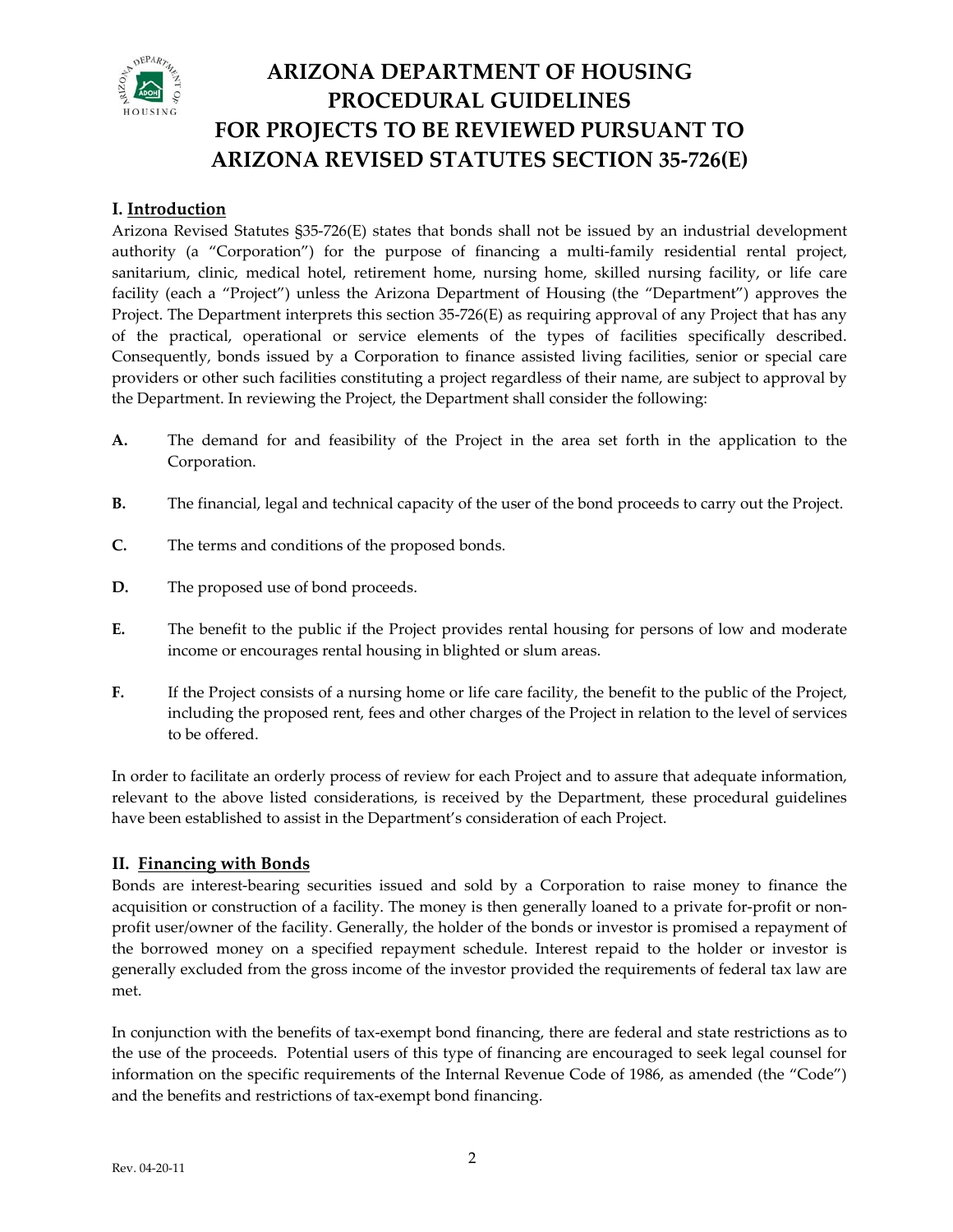

#### **III. Eligibility**

Bonds of a Corporation are available to for‐profit and non‐profit entities for the purposes of financing the costs to acquire, rehabilitate or construct one or more Projects.

The Code imposes different requirements for tax-exempt financing through the use of bonds depending upon whether the Project is owned by a for-profit or non-profit entity; the Project is being acquired or is new construction; or if the Project is a "qualified residential rental facility", as defined by the Code, or some other type of facility. Again, users of this type of financing are encouraged to seek legal counsel to determine eligibility for tax‐exempt financing. The Department reserves the right to request a legal opinion of Bond Counsel addressing eligibility issues.

The Department requires each applicant to provide evidence of their ability to develop, construct, market and manage its proposed Project, as described later in the Application Format section of these guidelines.

#### **V. Bond Sale I**

The issuance cost associated with bonds can be substantial. The Department recommends that an applicant consult with Bond Counsel and an Underwriter prior to commencing the application process.

If the bonds are publicly offered, the bond must be rated "A" or better by a recognized national rating agency on either a stand-alone basis or with credit enhancement. If the bonds are rated less than "A" or not rated, the bonds shall be privately placed with an "investment company" under the Investment Company Act of 1940, as amended, a "qualified institutional buyer" within the meaning of Rule 144A of the Securities Act of 1933, or an "accredited investor" as defined in Rule 501 of Regulation D of the Securities and Exchange Commission (SEC) and the delivery of an investor letter satisfactory to the Department (collectively, such entities heretofore described shall be referred to as "Sophisticated Investors"). Un-rated Bonds owned and held to maturity by the developer or seller of a Project may be approved by the Department in its sole discretion.

#### **. Definitions V**

As used herein:

- **A.** "<del>Accountant</del>" means an independent certified public accountant as the term is defined in the 1933 Act.
- **B.** The <u>"Allocation Plan</u>" means the Low Income Housing Tax Credit Program (LIHTC) qualified allocation plan produced annually by the Department, as required by Section 42 of the Code.
- **C.** "Applicant" means the Concern submitting an application on behalf of a Corporation.
- **D.** "Arizona Blue Sky Law" means Arizona Revised Statutes, Title 44, Chapter 12, as amended.
- **E.**  "Bond Counsel" means an acceptable firm of attorneys with a proven reputation in the field of the legal proceeding leading to the issuance of the bonds. municipal finance specializing in municipal bonds which is either employed by: the issuer of bonds, the User or the Underwriter to render an unqualified opinion on the legality of the bonds and such other matters as are herein set forth and also to draft or be responsible for the drafting of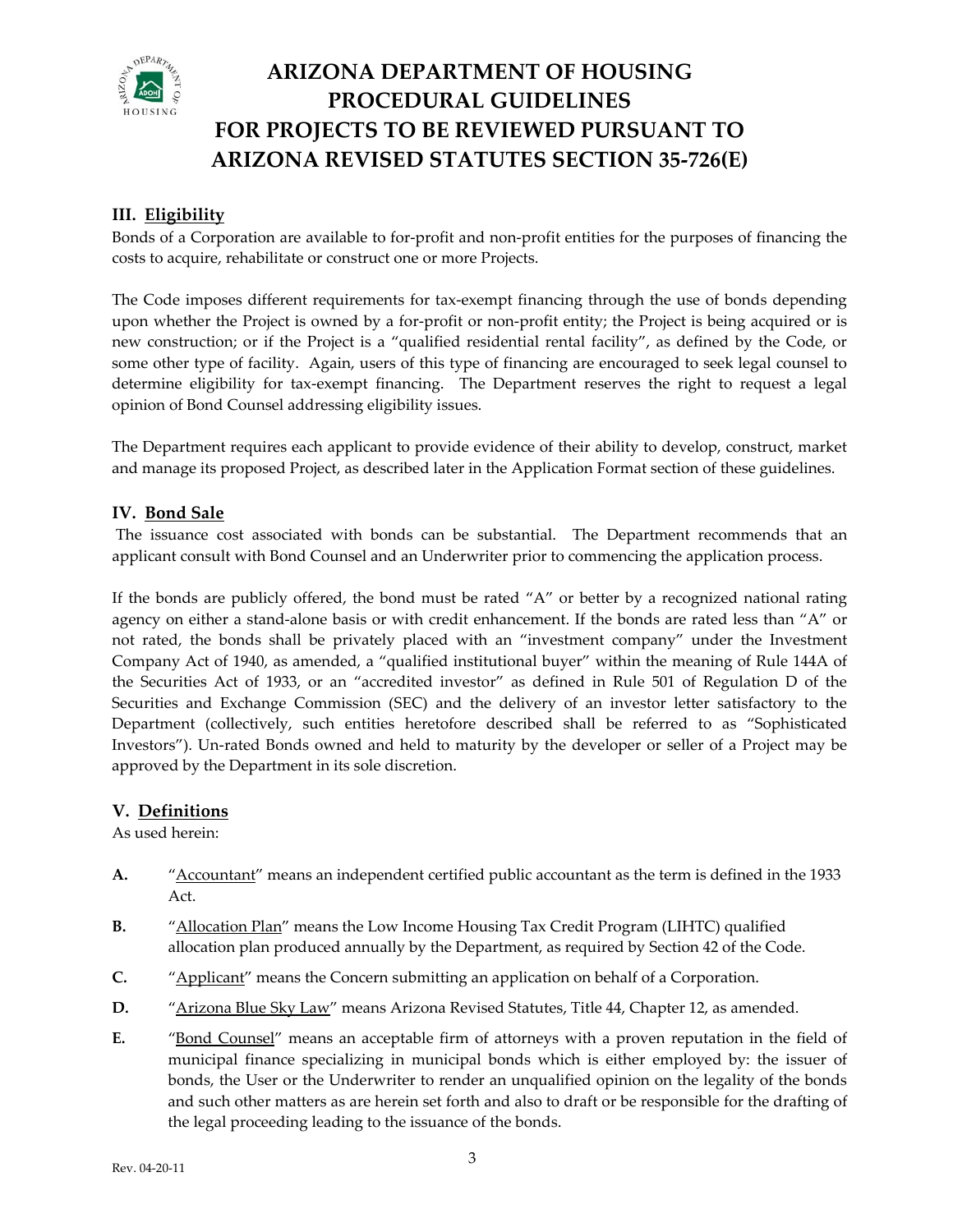

- **F.** "Concern" means any person, group of persons, limited partnership, partnership, association, corporation, limited liability corporation, syndicate, joint venture, joint stock company or similar form of legal entity.
- **G.** "Costs" means costs incurred in the acquisition, construction, reconstruction or improvement of a Project, including architectural and engineering fees, construction permit fees, and other costs, fees and expenditures associated with the issuance of the bonds such as financing fees, costs of issuance, reserve funds, capitalized interest, bond discounts, underwriter fees and credit enhancement costs..
- **H.** "Corporation" means any corporation organized as an authority pursuant to Arizona Revised Statutes, Title 35, Chapter 5, Article 1. (35‐701 et seq.)
- **I.** "Department" means the Arizona Department of Housing of the State of Arizona and any successors thereto.
- **J.** "Designated Area" means any area of the State of Arizona which is either designated pursuant to Section §36‐1472, Arizona Revised Statutes, as a redevelopment area, as defined in Section §36‐ 1471, or designated by regulation as a pocket of poverty or a neighborhood strategy area by the United States Department of Housing and Urban Development pursuant to Title I of the Housing and Community Development Act of 1977 (42 U.S.C. 5301‐5302, as amended) and the Department of Housing and Urban Development Act (42 U.S.C. 3535(d)).
- **K.** "Escrow Structure" means a financing structure in which ninety percent (90%) or more of the bond proceeds are invested or not otherwise capable of being paid out for any period of time during which the User attempts to obtain credit enhancement or satisfy any other conditions precedent to the use of all of the bond proceeds for Costs of the Project.
- **L.** "Financial Advisor" means an accountant, accounting firm, or any other Concern employed by the Department to offer advice on the financial aspects of applications.
- **M.** "Financial Consultant" means a Concern employed to draft and circulate a notice of public sale or an Official Statement in order to generate interest in specific issues that are to be sold by competitive bidding as opposed to private negotiation.
- **N.** "Guaranty" means either a guaranty of payment or guaranty of collection.
- **O.** "Housing Credit" means the Low Income Housing Tax Credit, a program that provides federal income tax credits to Owners of qualified housing, as outlined by Section 42 of the Code.
- **P.** "Net Proceeds" means the amount of bond proceeds (including premium, if any) which are intended to be used in the purchase, construction or acquisition of the Project but does not include bond discounts, accrued interest, financing fees, Underwriter fees, costs of issuance, capitalized interest or reserve funds, or amounts used to pay trustee's or paying agent's fees.
- **Q.** "1933 Act" means the federal Securities Act of 1933, as amended.
- **R.**  "1934 Act" means the federal Securities Exchange Act of 1934, as amended, and regulations of the SEC pertaining to the marketing, or transfer of municipal securities and the rules of the municipal securities and the rules of the Municipal Securities Rulemaking Board.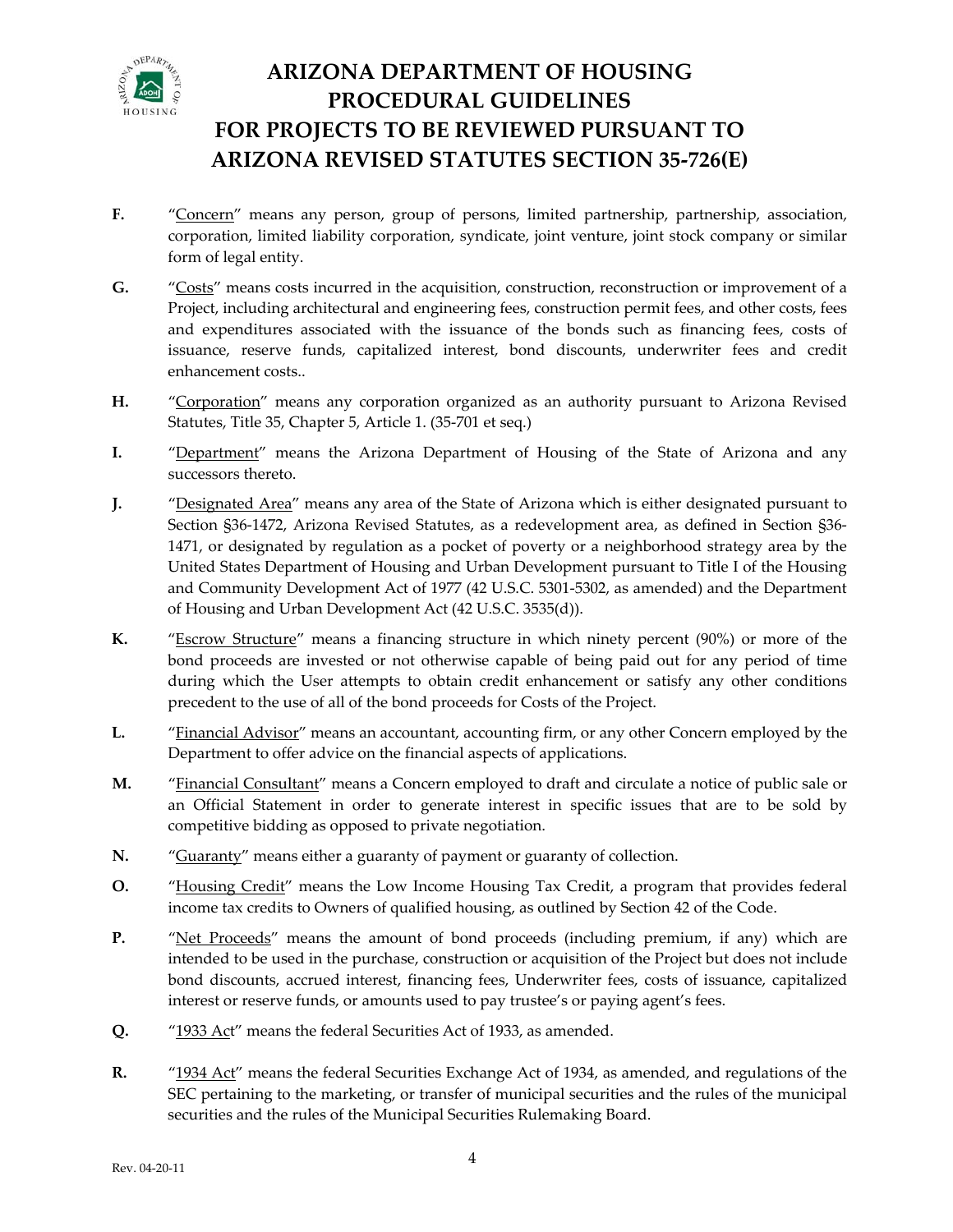

- **S.** "1939 Act" means the federal Trust Indenture Act of 1939, as amended.
- **T.** "Official Statement" means a prospectus, limited offering memorandum, private placement memorandum or offering statement concerning the bonds to be sold to provide financing for the Project, and where a sale by competitive public bidding is concerned, it also includes a notice of the sale of bonds.
- **U.**  "Project" means any land, any building or other improvement, and all real and personal properties, including but not limited to machinery and equipment whether or not now in existence or under construction that are used for one or more of the purposes set forth in Arizona Revised Statutes, Section 35‐726(E), located within or out of the State, the municipality or county approving the formation of the Corporation. Except, however, a Project constituting residential real property for dwelling units shall be located within the municipality or county approving the formation of the Corporation, and in the case of a county, whether or not it is also within a municipality that is within the county.
- **V.** "Property" means any land, improvements thereon, buildings and any improvements thereto, machinery and equipment of any and all kinds necessary to a Project and any other personal property deemed necessary in connection with a Project.
- W. "Related Concern" means any Concern of which the User beneficially owns 25% or more, either directly or through one or more Related Concerns.
- **X.** "Third Party Guarantor" or "Guarantor" means any Concern (including a parent, affiliate or subsidiary of the User) other than the User who guarantees either the bonds or the underlying security for the bonds.
- **Y.** "Underwriter" means any person who has purchased from a Corporation with a view to public distribution of the bonds or participates or has a participation in the direct or indirect underwriting of such distribution.
- **Z.** "User" means the Concern, which seeks to have bonds issued for its benefit to purchase, construct or acquire one or more Projects.

#### **VI. Application Procedure**

The Department requires all Applicants to submit to the Department, three (3) complete applications in accordance with the requirements of these guidelines. An application shall be submitted by the Corporation or on behalf of the Corporation by the User, Bond Counsel or Underwriter as so authorized by the Corporation.

No later than ten (10) business days after the Department receives an application, the Department will send the Applicant written notification that either:

- no later than thirty (30) calendar days after receipt of the complete application; or 1. the submittal is a complete application along with notice of the time and place of the hearing, if any, and the date that the Department must render its decision on the application which shall be
- 2. the submittal is incomplete because it fails to comply with the requirements of these Procedural Guidelines along with an explanation of what additional materials or information must be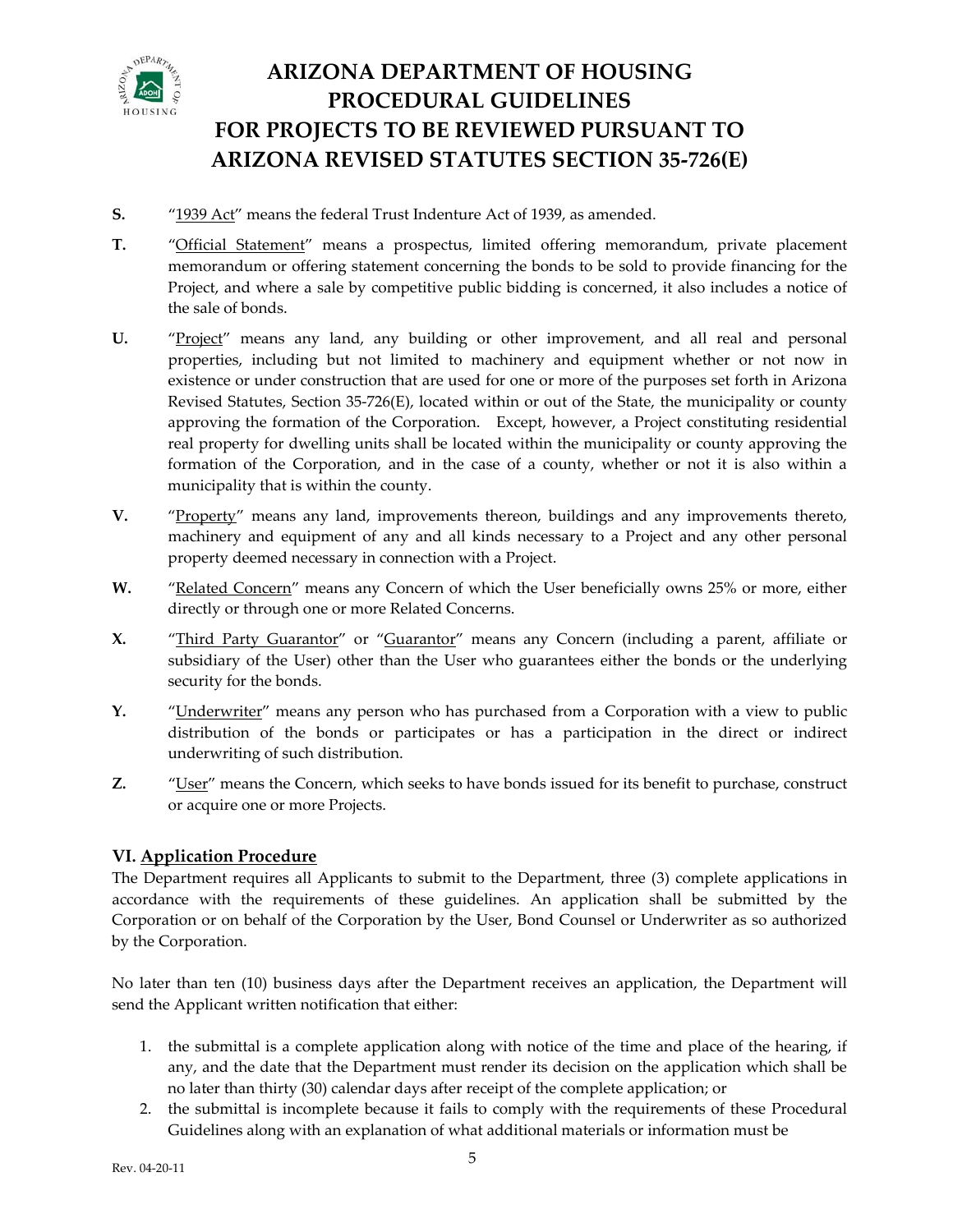

submitted before the Department can consider the application. In the event that the Applicant fails to deliver the additional materials or information to the Department within ten (10) business security deposit. If the additional materials or information are sufficient to permit consideration of the request, then the Department shall notify the Applicant as provided in subparagraph 1, days after receipt of the notification, the Department shall reject the application and refund the above.

An app lication will be treated as complete notwithstanding the lack of final pricing terms of the bonds and evidenc e of final approval by the Corporation or the governing body of the municipality or county approv ing the formation of the Corporation. Copies of the application will be distributed to other persons as the Department deems necessary. An application will not be considered completed unless all documents required by these guidelines are submitted in final form together with all fees and security deposits. The Department will charge each Applicant submitting a Project approval request a non‐ refundable fee of \$5,000.

costs of its legal counsel and Financial Advisor. If the final billing of its legal counsel and its Financial Advisor exceeds the \$7,500 security deposit, the Applicant is obligated to pay promptly upon receipt of a In addition, the Department will require, at time of application, a security deposit in the amount of \$7,500 for reimbursement of its actual costs and expenses incurred in reviewing the Project by its legal counsel and it's Financial Advisor. The security deposit will be applied by the Department to pay the fees and written request from the Department. Should the final billing from its legal counsel and its Financial Advisor be less than \$7,500, such difference will be refunded to the Applicant.

required by law, confidential personal and entity identifying information, and materials deemed to be proprietary shall be redacted or withheld from any records that may be disclosed pursuant to public The application, files and records of the Applicant (and any Guarantor) filed with the Department will be available for inspection by the public. Public disclosure of applications submitted for review pursuant to A.R.S. §35‐726(E) shall be as provided by Title 39, Chapter 1, Article 2 of the Arizona Revised Statutes. As request. Market demand studies shall be considered proprietary and confidential in absence of an express written waiver of the proprietary right from the applicant from whose application disclose of the market study is sought. The Applicant, by filing the application, agrees that any information delivered to the Department by or on behalf of such Applicant is not subject to the attorney‐client privilege and may be disclosed to the public. By making the application, the Applicant is expected to have disclosed any and all matters which could be in any way material to the proposed financing at the date of application.

If due to actions or omissions of an Applicant, a §35‐726(E) hearing has not occurred and/or the Department concludes that it does not have sufficient information to issue an Approval letter within three (3) months of the date of Application, the Application shall be considered withdrawn and a new Application including all required fees and security deposits must be submitted.

accordance with the current year's QAP and be accompanied by an additional non-refundable LIHTC pplication fee of \$5,000. aProjects that plan on combining their bond proceeds with the Department's Low‐Income Housing Tax Credit (LIHTC) Program are also subject to the requirements of the State's Qualified Allocation Plan (QAP). Applications requesting an allocation of 4% credits must also complete a LIHTC application in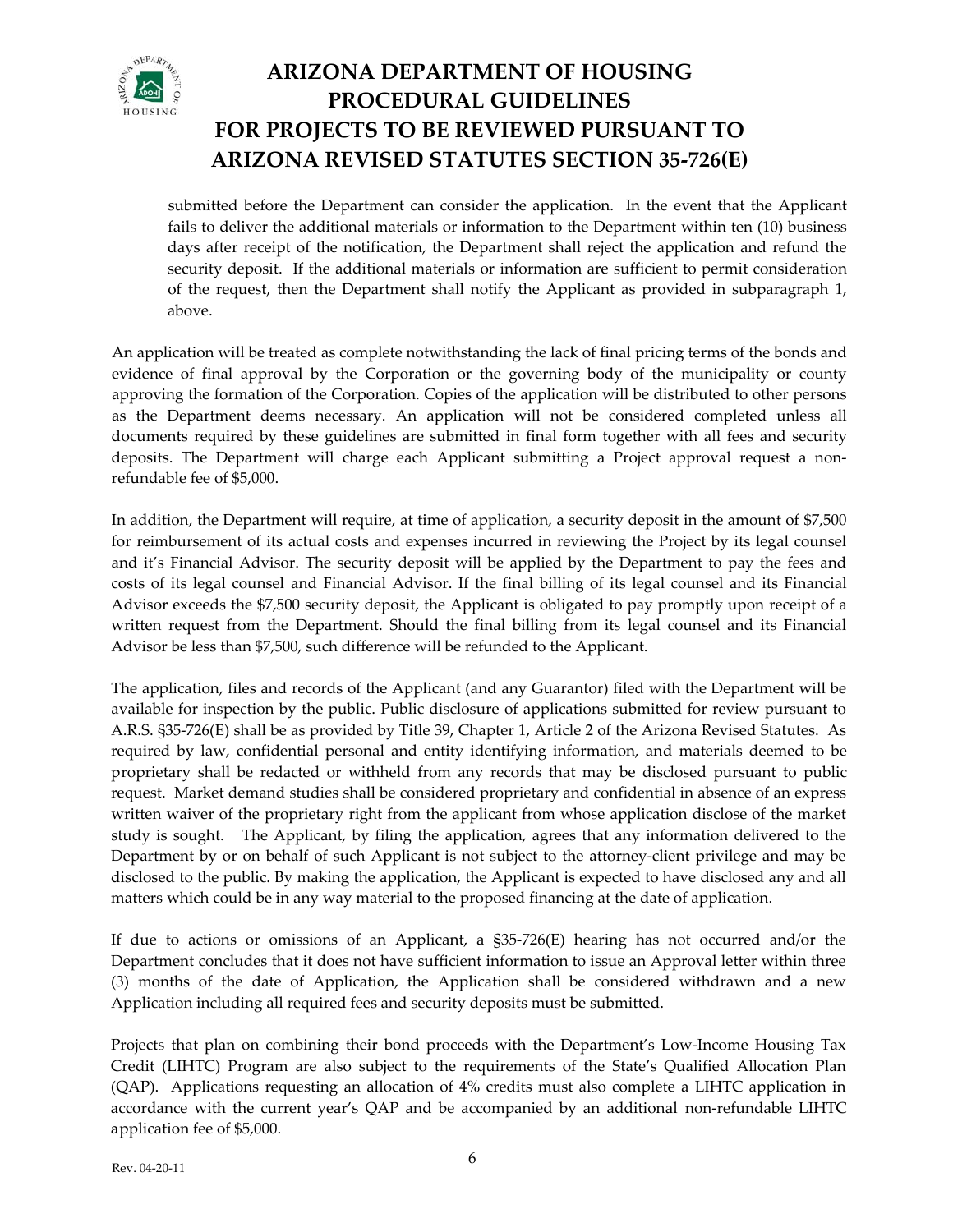

By making the application, the Applicant will be deemed to know, and understand the Department's guidelines as outlined herein.

#### **VII. Application Format**

Application material must be in 8-1/2 x 11 format, side bound, indexed and tabbed to correspond with the market demand studies, feasibility reports and appraisals) may be submitted as separate bound items. No duplexed documents shall be submitted. Submit three (3) complete, tabbed sets of the application to the Department with a \$5,000 non-refundable fee and a \$7,500 security deposit. The following items must be enumeration prescribed below. Exceptions: 1) legal documents; 2) items of significant volume (such as tabbed as follows:

| <b>TAB</b> | <b>DESCRIPTION</b>        | <b>INFORMATION REQUIRED</b>                                                                                                                                                                                                                                                                                                                                                                                                                                                                                                                                      |  |  |  |
|------------|---------------------------|------------------------------------------------------------------------------------------------------------------------------------------------------------------------------------------------------------------------------------------------------------------------------------------------------------------------------------------------------------------------------------------------------------------------------------------------------------------------------------------------------------------------------------------------------------------|--|--|--|
| A.         | <b>Cover Letter</b>       | All Applicants must include a cover letter that summarizes the scope of the<br>Project, the ownership experience, the low-income set-aside, if any elected,<br>the nature of the funding, the expected debt service coverage ratio for the<br>first five years of operations or until stabilization, which ever is later, and<br>describe the existing market conditions that make the Project feasible for<br>the area and the market information that supports the demand for this<br>Project.                                                                 |  |  |  |
| <b>B.</b>  | <b>Legal Entity</b>       | Evidence that User is an existing legal entity and in good standing<br>authorized to do business in Arizona, along with $501(c)(3)$ determination<br>letter and 1023 application, if applicable.                                                                                                                                                                                                                                                                                                                                                                 |  |  |  |
| C.         | Compliance<br>Certificate | A compliance certificate in a form substantially similar to the form<br>prescribed by the Department as attached hereto.                                                                                                                                                                                                                                                                                                                                                                                                                                         |  |  |  |
| D.         | Application<br>Forms      | Complete the MultiFamily Revenue Bond Application and Budget as<br>prescribed by the Department.                                                                                                                                                                                                                                                                                                                                                                                                                                                                 |  |  |  |
| E.         | Appraisal                 | Projects seeking bond financing must submit an appraisal of the proposed<br>The following are minimum requirements for the submitted<br>Project.<br>appraisal:<br>A third party, member of the Appraisal Institute (MAI) or other<br>outside person if qualified and licensed to render an appraisal. The<br>report should include the name, address, and license number of the<br>appraiser;<br>The appraisal must be prepared in accordance with the Uniformed<br>$\bullet$<br>Standards of Appraisal Practice and must so state in the appraisal<br>document; |  |  |  |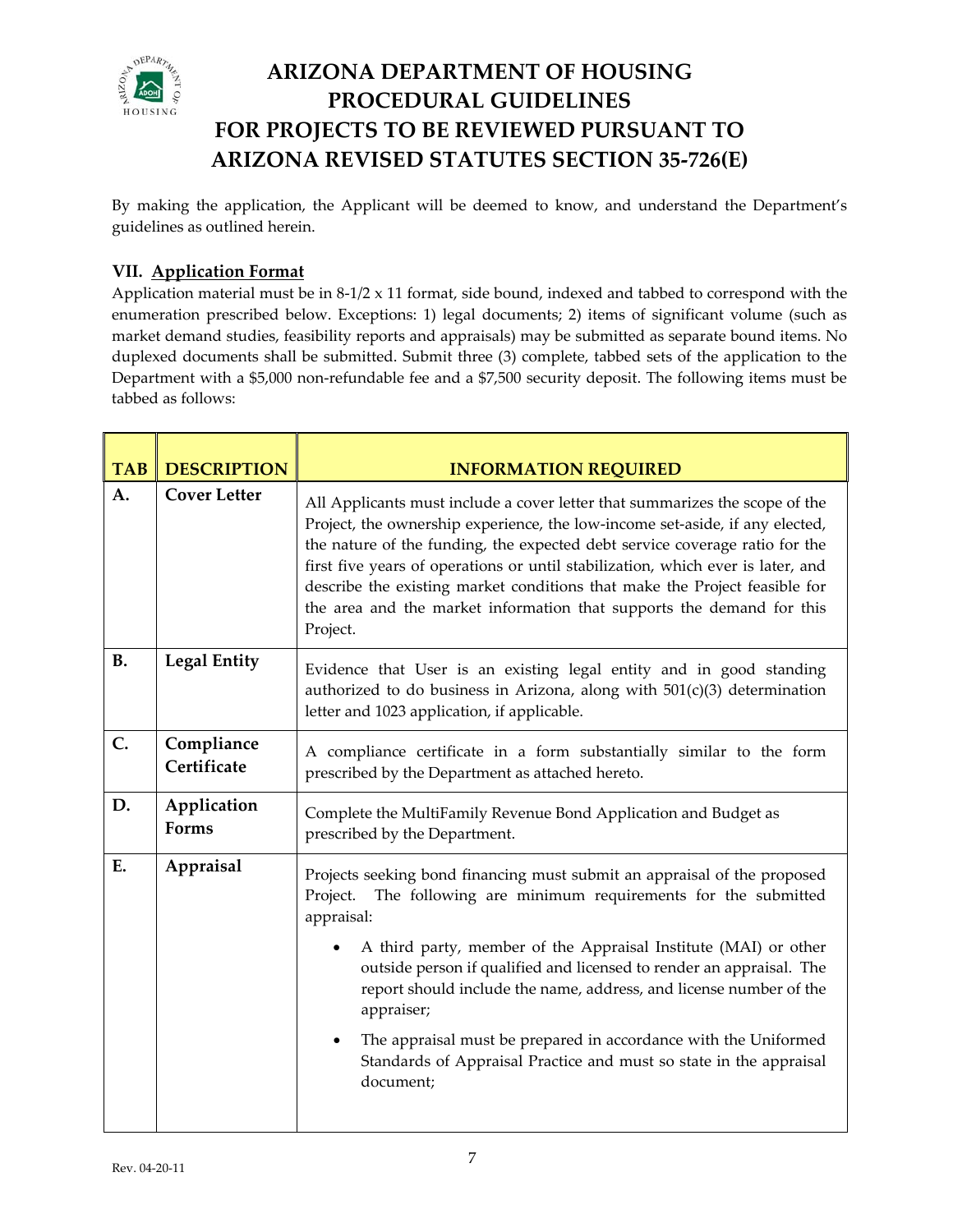

T

### **ARIZONA DEPARTMENT OF HOUSING PROCEDURAL GUIDELINES FOR PROJECTS TO BE REVIEWED PURSUANT TO ARIZONA REVISED STATUTES SECTION 35‐726(E)**

Ē,

| <b>TAB</b> | <b>DESCRIPTION</b>   | <b>INFORMATION REQUIRED</b>                                                                                                                                                                                                                                                                      |  |  |  |
|------------|----------------------|--------------------------------------------------------------------------------------------------------------------------------------------------------------------------------------------------------------------------------------------------------------------------------------------------|--|--|--|
|            |                      | The appraisal must have been prepared within $six$ (6) months of<br>$\bullet$<br>the application for approval. Exceptions to this requirement may<br>be made on a case-by-case basis by the Department in its sole<br>discretion.                                                                |  |  |  |
|            |                      | Projects that have obtained a commitment for FHA credit facility may<br>utilize the FHA appraisal. Projects with enhancements (i.e. GNMA/FNMA)<br>that can produce a copy of such entity's appraisal may utilize it.                                                                             |  |  |  |
| F.         | <b>Evidence of</b>   | The following documents will properly evidence site control;                                                                                                                                                                                                                                     |  |  |  |
|            | <b>Site Control</b>  | Executed and Recorded deed of the current owner if it is the<br>Applicant;                                                                                                                                                                                                                       |  |  |  |
|            |                      | Executed Purchase option with date certain performance;<br>٠                                                                                                                                                                                                                                     |  |  |  |
|            |                      | <b>Executed Purchase Contract;</b>                                                                                                                                                                                                                                                               |  |  |  |
|            |                      | <b>Executed Land Contract;</b>                                                                                                                                                                                                                                                                   |  |  |  |
|            |                      | Executed long-term land lease or option on a long-term lease.                                                                                                                                                                                                                                    |  |  |  |
|            |                      | Each site control option/contract, including extensions, must not expire<br>before 60 days following the submission of the application.                                                                                                                                                          |  |  |  |
| G.         | Permissive<br>Zoning | The Applicant must demonstrate that the site(s) for the Project is<br>appropriately zoned and allows for the proposed use by the Applicant.<br>Applicants must include a letter from the local jurisdiction, which confirms<br>the permissive zoning, and it must include the following:         |  |  |  |
|            |                      | The actual zoning designation and a description of this<br>designation;                                                                                                                                                                                                                          |  |  |  |
|            |                      | Any density and/or lot coverage requirements;                                                                                                                                                                                                                                                    |  |  |  |
|            |                      | If a conditionally permitted use, explanation of the conditions to<br>be met for the Project to be considered a permitted use;                                                                                                                                                                   |  |  |  |
|            |                      | A description of any overlay or planned development district regulations<br>that would further condition the development of the Project.                                                                                                                                                         |  |  |  |
| Н.         | <b>Market Study</b>  | A market demand and feasibility study conducted by a qualified,<br>independent market study professional must be submitted with the<br>application. Please review the State's Qualified Allocation Plan for the<br>guidelines governing the structure and content of the market demand<br>study. |  |  |  |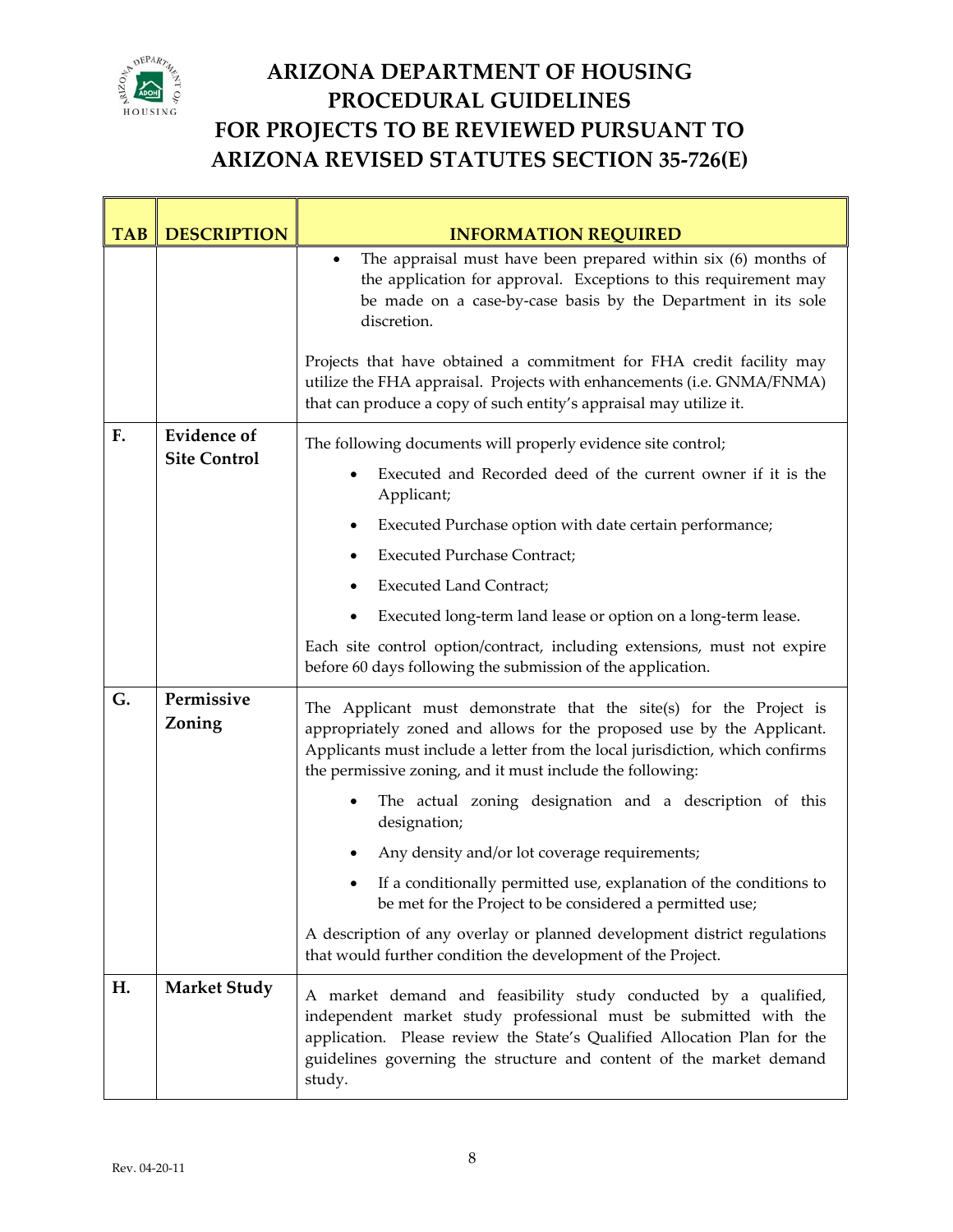

T

T

 $\overline{\phantom{a}}$ 

| <b>TAB</b> | <b>DESCRIPTION</b>                     | <b>INFORMATION REQUIRED</b>                                                                                                                                                                                                                                                                                                                                       |  |  |
|------------|----------------------------------------|-------------------------------------------------------------------------------------------------------------------------------------------------------------------------------------------------------------------------------------------------------------------------------------------------------------------------------------------------------------------|--|--|
| I.         | Property<br>Condition<br>Report        | In the case of acquisition Projects, a thorough third party evaluation of the<br>condition of the property, buildings, improvements and fixtures. (If not<br>applicable, insert a page with "Not Applicable" printed on it at this tab)                                                                                                                           |  |  |
| J.         | Borrower's<br>Financial<br>Information | User, User's general partners if User is a partnership, or User's<br>1.<br>managing member if User is a limited liability corporation, financial<br>statements (audited, if available) for the previous three (3) years or<br>for the full life of the User (or general partner or managing member)<br>if the User has not been in business three (3) full years. |  |  |
|            |                                        | User, User's general partner's if User is a partnership, or User's<br>2.<br>managing member's if User is a limited liability corporation, most<br>recent quarterly statement (audited, if available).                                                                                                                                                             |  |  |
|            |                                        | 3.<br>User, User's general partner's if User is a partnership, or User's<br>managing member's if User is a limited liability corporation, annual<br>reports (audited, if available) for the past three (3) years or for the<br>full life of the User (or general partner or managing member) if the<br>User has not been in business for three (3) full years.    |  |  |
| К.         | Project<br>Financial<br>Information    | Project pro forma income and expense statements for five (5) years,<br>1.<br>including debt service coverage ratios of the bonds. The financial<br>statements should clearly state all material assumptions.                                                                                                                                                      |  |  |
|            |                                        | 2. The past three (3) years income and expense statements for an existing<br>Project.                                                                                                                                                                                                                                                                             |  |  |
|            |                                        | A complete and accurate description of the terms and provisions of<br>3.<br>all bonds and other financial commitments, including but not limited<br>to debt service schedules.                                                                                                                                                                                    |  |  |
|            |                                        | All commitment letters and term sheets from credit enhancers as<br>4.<br>required under Tab W.10.                                                                                                                                                                                                                                                                 |  |  |
|            |                                        | In the case of an Escrow Structure, a complete list of all conditions<br>that must be satisfied in order for all bond proceeds to be spent on<br>Project costs and the date each condition is expected to be satisfied.                                                                                                                                           |  |  |
| L.         | Periodic<br><b>Reports</b>             | If the User is required to file periodic reports or disclosure statements<br>under the 1934 Act or any similar law in any state or under any other<br>similar law of the United States, a copy of the most recent report must be<br>attached. (If not applicable, insert a page with "Not Applicable" printed on<br>it at this tab)                               |  |  |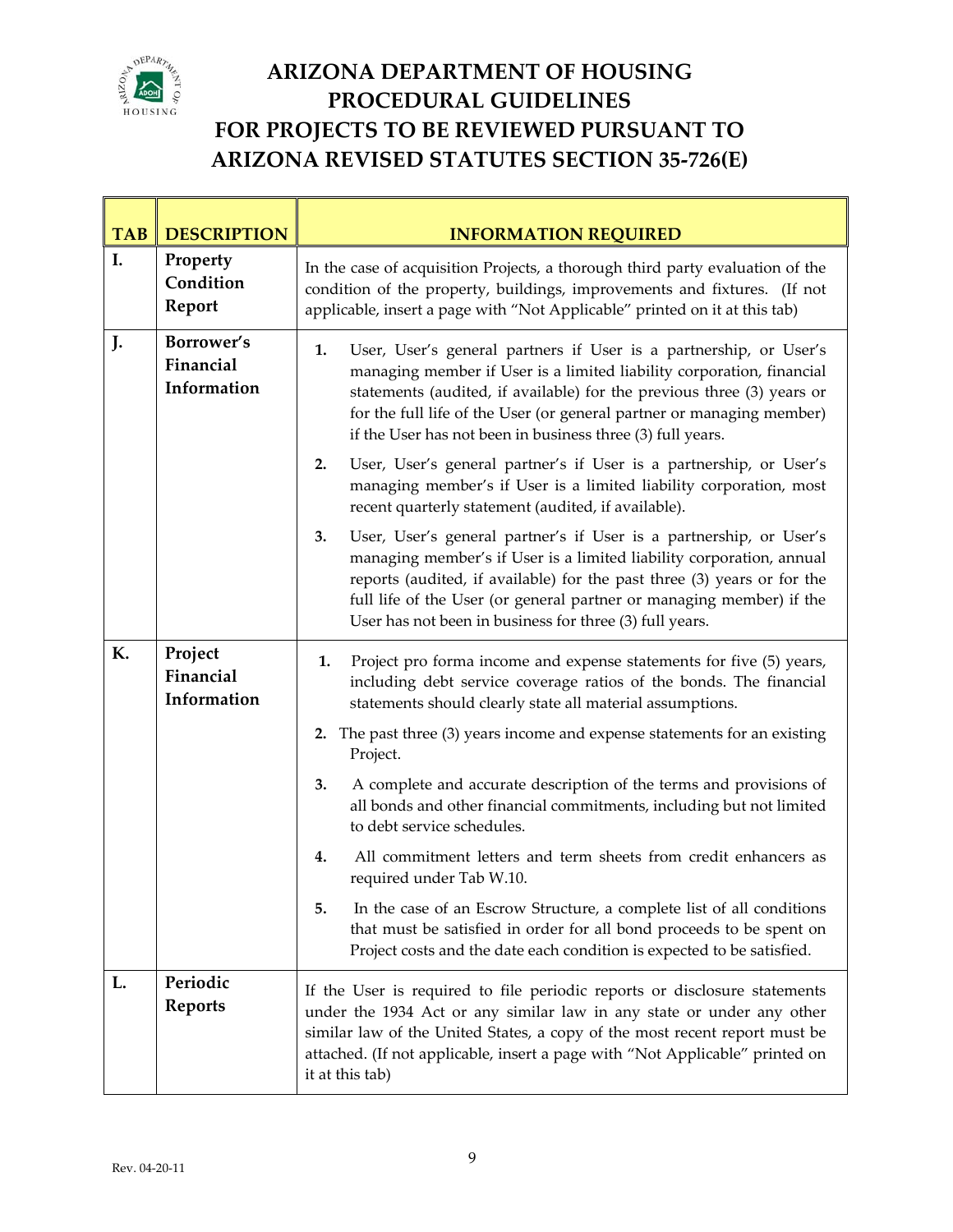

T

### **ARIZONA DEPARTMENT OF HOUSING PROCEDURAL GUIDELINES FOR PROJECTS TO BE REVIEWED PURSUANT TO ARIZONA REVISED STATUTES SECTION 35‐726(E)**

٦

| <b>TAB</b> | <b>DESCRIPTION</b>               | <b>INFORMATION REQUIRED</b>                                                                                                                                                                                                                                                                                                                                                                                                                                                                                                                                                                                                                                                                                                                                                                               |  |  |  |
|------------|----------------------------------|-----------------------------------------------------------------------------------------------------------------------------------------------------------------------------------------------------------------------------------------------------------------------------------------------------------------------------------------------------------------------------------------------------------------------------------------------------------------------------------------------------------------------------------------------------------------------------------------------------------------------------------------------------------------------------------------------------------------------------------------------------------------------------------------------------------|--|--|--|
| M.         | <b>User's Structure</b>          | A list identifying all executive or managing officers, directors and<br>1.<br>general partners of the User.<br>The application must include a<br>detailed explanation in the event that any such officer, director,<br>general partner or officer, director or general partner of User or<br>any Related Concern has been convicted - or is currently under<br>indictment or complaint alleging commission - of a felony or of a<br>misdemeanor involving moral turpitude in any court of any state<br>or of the courts of the United States or Canada or is now or ever<br>has been charged or convicted of any civil, administrative or<br>criminal offense regarding or arising from the conduct of the<br>business of the User or from the issuance, sale or solicitation of any<br>type of security. |  |  |  |
|            |                                  | If applicable, an organizational chart showing the structure of the<br>2.<br>partnership, and what percentage of ownership each entity will<br>possess.                                                                                                                                                                                                                                                                                                                                                                                                                                                                                                                                                                                                                                                   |  |  |  |
| N.         | Performance<br><b>Statements</b> | The application must include: (1) a statement describing any pending<br>applications for tax-exempt bonds to finance Projects within the United<br>States for the User or any Related Concern, (2) a statement describing<br>any outstanding private activity bonds issued to finance Projects within<br>the United States for the User or any Related Concern, and (3) the status<br>of construction of any such Projects. The statement should list facilities<br>mentioned in connection with this paragraph by location, and indicate<br>the amount of bonds for each location and describe any past or current<br>defaults or breaches suffered by each such Project. (If not applicable,<br>insert a page with "Not Applicable" printed on it at this tab)                                          |  |  |  |
| O.         | <b>User's Rating</b>             | If the User is rated or listed by any published rating agency, such facts<br>must be noted and a copy of any current rating sheet or sheets must be<br>attached. If the User has previously been rated and such rating has either<br>been lowered or suspended, the application must so state. If the User is a<br>corporation with stock which is actively traded by the public, the<br>application must state the most recent market price, and the high and<br>low market price of such stock for the preceding calendar year, as such<br>prices can be reasonably determined. (If not applicable, insert a page<br>with "Not Applicable" printed on it at this tab)                                                                                                                                   |  |  |  |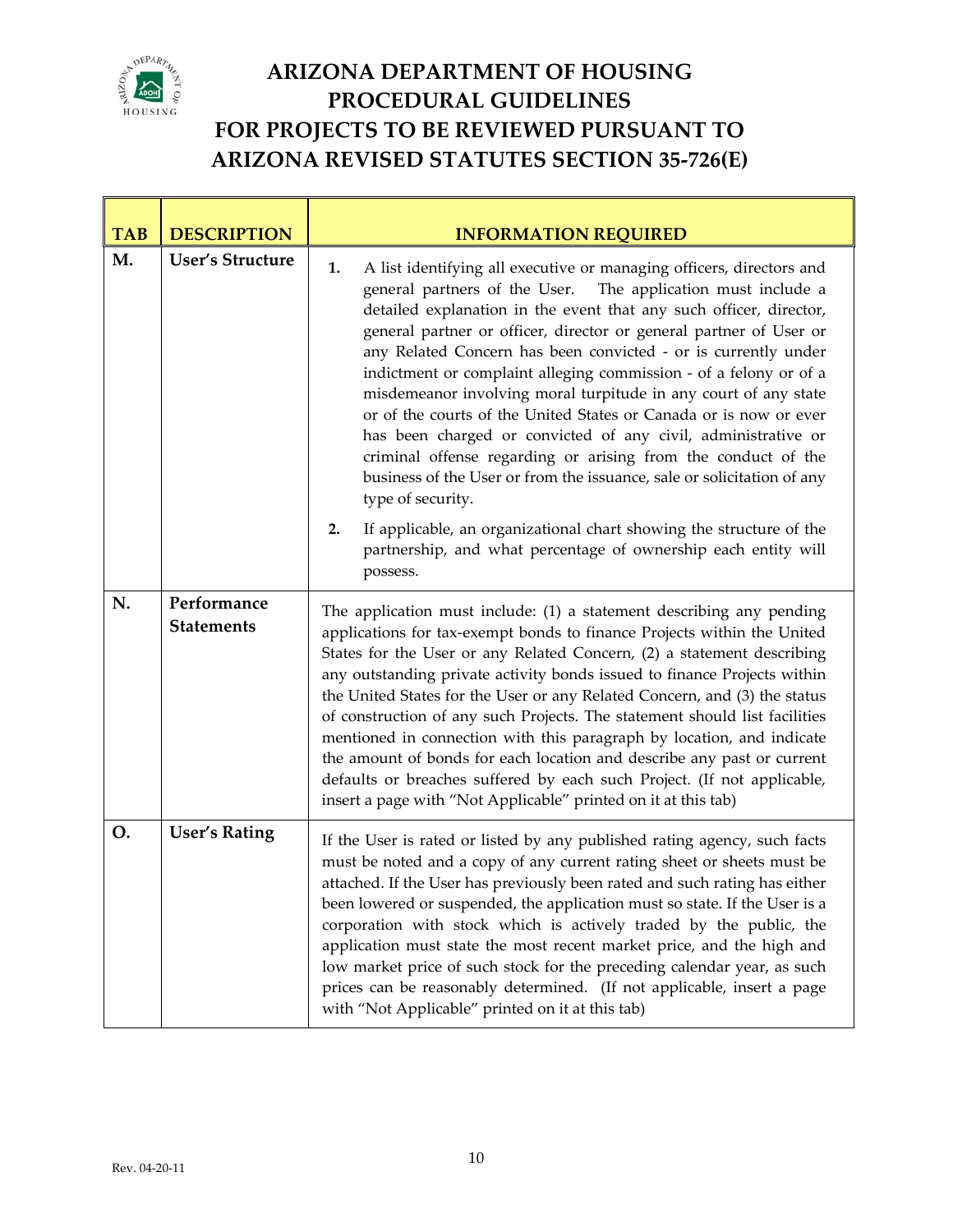

| <b>TAB</b> | <b>DESCRIPTION</b>                           | <b>INFORMATION REQUIRED</b>                                                                                                                                                                                                                                                                                                                                                                                                                                                                                                                                                                                                                                                                                                                                                                                                                                                                                                                                                                                                                                                                                                                                                                                                                                                                                                          |  |  |
|------------|----------------------------------------------|--------------------------------------------------------------------------------------------------------------------------------------------------------------------------------------------------------------------------------------------------------------------------------------------------------------------------------------------------------------------------------------------------------------------------------------------------------------------------------------------------------------------------------------------------------------------------------------------------------------------------------------------------------------------------------------------------------------------------------------------------------------------------------------------------------------------------------------------------------------------------------------------------------------------------------------------------------------------------------------------------------------------------------------------------------------------------------------------------------------------------------------------------------------------------------------------------------------------------------------------------------------------------------------------------------------------------------------|--|--|
| P.         | Registration<br><b>Statement</b>             | If, within nine (9) months prior to making the application, the User has filed<br>a registration statement under the 1933 Act or the Arizona Blue Sky Law, or<br>if the User is not required to register with SEC or the State of Arizona but<br>has filed a similar statement with another federal agency relative to the<br>issuance of a security, or the User has qualified an indenture under the 1939<br>Act, or the User has filed a disclosure statement or periodic report pursuant<br>to the 1934 Act and the statement contains information required by this<br>procedural pamphlet to be included in an application, a copy of such<br>statement in the application together with an affidavit of an officer or<br>general partner of the User in a position to know the facts, stating that no<br>material change has occurred since the statement or report was filed or<br>registered or if material changes have occurred, listing such changes and<br>supplying the current data. The changes must be cross referenced by<br>number to the page, paragraph or section of the statement or report and<br>also underlined or otherwise noted in red ink on the copy of such statement<br>or report submitted to the Department. (If not applicable, insert a page with<br>"Not Applicable" printed on it at this tab) |  |  |
| Q.         | <b>Third Party</b><br>Guarantor              | If the User expects to have a Third Party Guarantor guarantee the bonds or<br>the security underlying the bonds, the Guarantor must also file an<br>application setting forth all data required as if such Guarantor was, in fact,<br>the Applicant. No additional fees will be charged for filing of the<br>Guarantor's application. The requirements of this section shall not apply to<br>a Third Party Guarantor which is the United States or any agency or<br>instrumentality thereof or an entity whose obligations are rated "A" or<br>better by one or more national rating agencies, which is providing credit<br>enhancement in the form of a letter of credit, insurance policy or surety<br>bond. (If not applicable, insert a page with "Not Applicable" printed on it<br>at this tab)                                                                                                                                                                                                                                                                                                                                                                                                                                                                                                                                 |  |  |
| R.         | <b>Statement of</b><br>Pending<br>Litigation | A statement describing any pending litigation either by or against the User,<br>its subsidiaries or any Related Concern. If litigation of any nature is<br>pending or threatened concerning either the Project, proposed site, or the<br>bonds sought to be issued, such litigation must be noted. (If not applicable,<br>insert a page with "Not Applicable" printed on it at this tab)                                                                                                                                                                                                                                                                                                                                                                                                                                                                                                                                                                                                                                                                                                                                                                                                                                                                                                                                             |  |  |
| S.         | <b>Volume Cap</b><br>Allocation              | Evidence or receipt of an allocation of the state ceiling, if such allocation is<br>required. (If not applicable, insert a page with "Not Applicable" printed on<br>it at this tab)                                                                                                                                                                                                                                                                                                                                                                                                                                                                                                                                                                                                                                                                                                                                                                                                                                                                                                                                                                                                                                                                                                                                                  |  |  |
| T.         | Corporation<br>Approval                      | Evidence of final approval of the Project by the Corporation.                                                                                                                                                                                                                                                                                                                                                                                                                                                                                                                                                                                                                                                                                                                                                                                                                                                                                                                                                                                                                                                                                                                                                                                                                                                                        |  |  |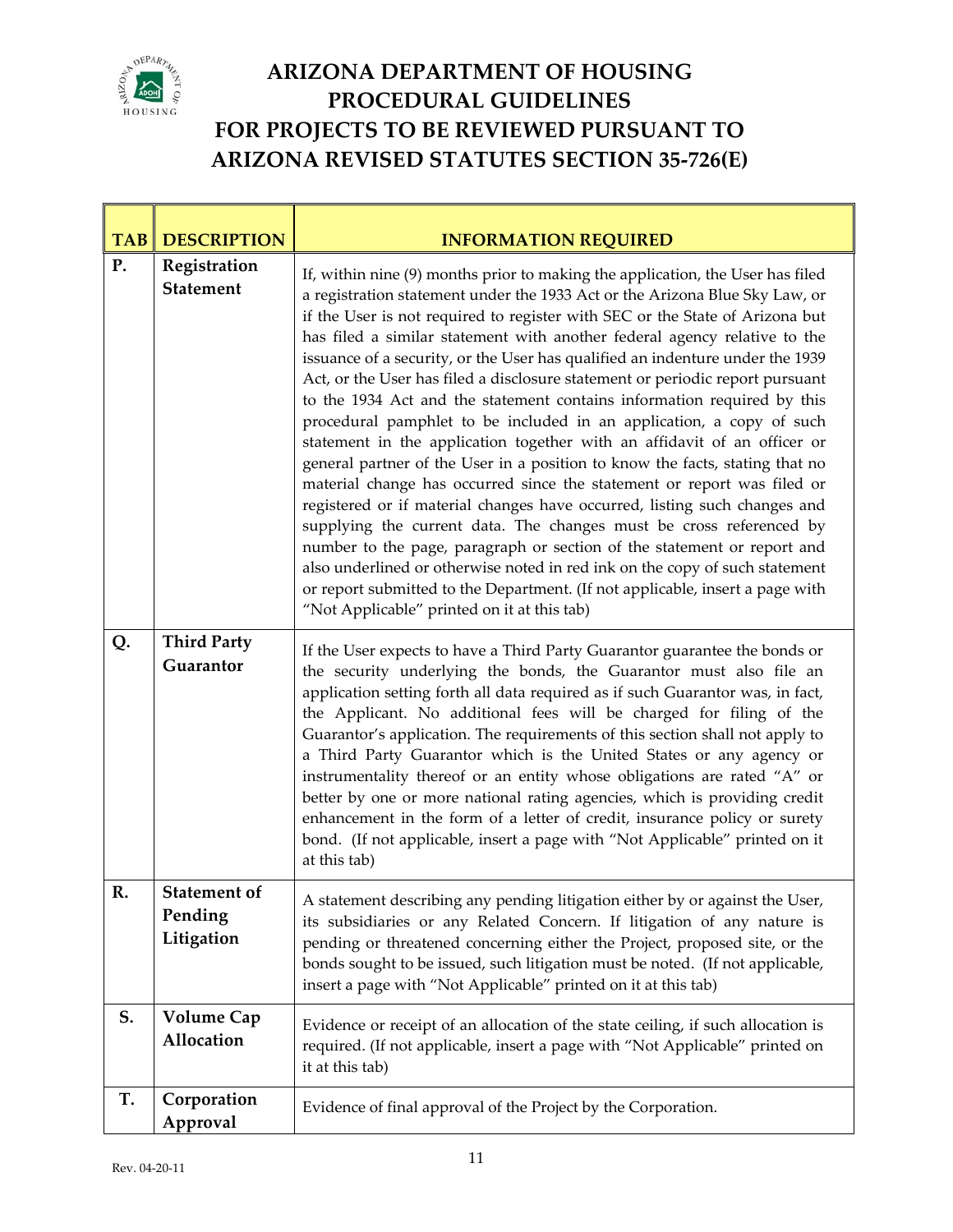

Τ

T

 $\overline{\phantom{0}}$ 

| <b>TAB</b> | <b>DESCRIPTION</b>       | <b>INFORMATION REQUIRED</b>                                                                                                                                                                                                                                                                                                                                                                                                                                                                                                                                                                                                                                                                                                                                                                                                                                                                                                                                                                                                                                                                                                                                                                                                                                                                                                                                                                                                                                                                                                                                                                                                                                                                                                                                                                                                                                                                                                                                                                                                                                                                                                                                                                                                                                                                                                                                                                                                        |  |  |  |
|------------|--------------------------|------------------------------------------------------------------------------------------------------------------------------------------------------------------------------------------------------------------------------------------------------------------------------------------------------------------------------------------------------------------------------------------------------------------------------------------------------------------------------------------------------------------------------------------------------------------------------------------------------------------------------------------------------------------------------------------------------------------------------------------------------------------------------------------------------------------------------------------------------------------------------------------------------------------------------------------------------------------------------------------------------------------------------------------------------------------------------------------------------------------------------------------------------------------------------------------------------------------------------------------------------------------------------------------------------------------------------------------------------------------------------------------------------------------------------------------------------------------------------------------------------------------------------------------------------------------------------------------------------------------------------------------------------------------------------------------------------------------------------------------------------------------------------------------------------------------------------------------------------------------------------------------------------------------------------------------------------------------------------------------------------------------------------------------------------------------------------------------------------------------------------------------------------------------------------------------------------------------------------------------------------------------------------------------------------------------------------------------------------------------------------------------------------------------------------------|--|--|--|
| U.         | Governmental<br>Approval | Prior to final action by the Department, the User shall submit evidence of<br>final approval of the Project by the governing body of the governmental<br>unit approving the formation of the Corporation which is to issue the bonds<br>or on behalf of which the bonds are to be used.                                                                                                                                                                                                                                                                                                                                                                                                                                                                                                                                                                                                                                                                                                                                                                                                                                                                                                                                                                                                                                                                                                                                                                                                                                                                                                                                                                                                                                                                                                                                                                                                                                                                                                                                                                                                                                                                                                                                                                                                                                                                                                                                            |  |  |  |
| V.         | Indemnities              | An executed, notarized indemnity and hold harmless letter, in a form<br>acceptable to the Department, clearly providing as follows;<br>A. The User and Underwriter (or placement agent) must indemnify, defend,<br>and hold harmless the Department, including its Director, its managers,<br>staff, employees, agents, counsel and other members of the Department<br>(collectively, the "Department's Personnel") from and against any and<br>all claims, liabilities, costs, expenses, allegations and suits relating to the<br>Project, the issuance and sale of the Bonds including any fraud or<br>misrepresentations or omissions contained in the proceedings or<br>pertaining to the financial condition of the User or financial projections<br>for the Project which, if known, might be considered a material factor in<br>its decision whether or not to buy the bonds.<br>B. The Sophisticated Investors and the Underwriter (or placement agent)<br>waive due diligence on the part of the Department, Department's<br>Personnel, including any due diligence associated with the<br>Department's review pursuant to A.R.S. §35-726(E), and must rely<br>solely on statements and representations of the User and their own<br>investigation of the facts. Further, the Sophisticated Investors and<br>Underwriter (or placement agent) shall hold harmless the Department's<br>Personnel from any claim they may have against the Department,<br>arising from any action the Department took or could have taken in<br>connection with the authorization, issuance or sale of the bonds or in<br>any statement or representation which induced the bond owner to<br>purchase the bonds.<br>C. If in the determination of the Department, the User has limited financial<br>resources, the Department my require a Guarantor or other financially<br>suitable entity related to the User to execute and deliver to the<br>Department an indemnity acceptable to the Department under which<br>the Guarantor agrees to indemnify, defend, and hold harmless the<br>Department, the Department's Personnel from and against all errors or<br>omissions of every nature whatsoever contained in any legal<br>proceedings or any Official Statement or other official representation<br>pertaining to the issuance of the bonds. The indemnity must be<br>submitted to and approved by the Department prior to closing. |  |  |  |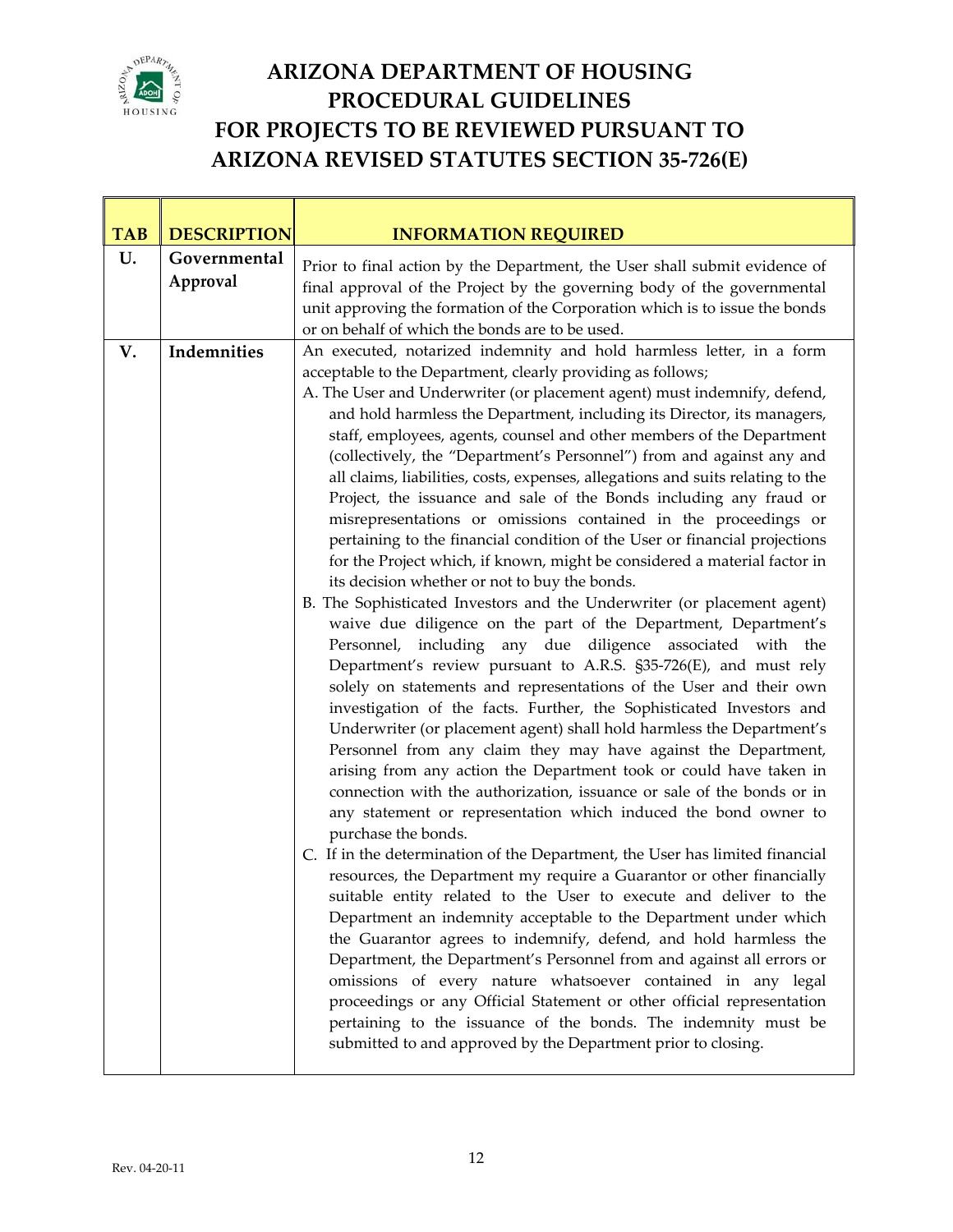

T

T

 $\mathbb{R}^n$ 

### **ARIZONA DEPARTMENT OF HOUSING PROCEDURAL GUIDELINES FOR PROJECTS TO BE REVIEWED PURSUANT TO ARIZONA REVISED STATUTES SECTION 35‐726(E)**

٦

| <b>TAB</b>                             | <b>DESCRIPTION</b>                                         | <b>INFORMATION REQUIRED</b>                                                                                                                                                                                                                                                                                                                                                 |  |  |  |  |
|----------------------------------------|------------------------------------------------------------|-----------------------------------------------------------------------------------------------------------------------------------------------------------------------------------------------------------------------------------------------------------------------------------------------------------------------------------------------------------------------------|--|--|--|--|
| W.                                     | Supporting<br><b>Documents</b>                             | Any trust indenture or agreement or similar trust instrument;<br>1.                                                                                                                                                                                                                                                                                                         |  |  |  |  |
|                                        |                                                            | Any loan agreement or financing agreement;<br>2.                                                                                                                                                                                                                                                                                                                            |  |  |  |  |
|                                        | (Draft form of<br><b>Bond</b><br>Documents)                | Any proposed Official Statement;<br>3.                                                                                                                                                                                                                                                                                                                                      |  |  |  |  |
|                                        |                                                            | If applicable, deed, regulatory agreement or such other document<br>4.<br>which provides for compliance by the Project in serving persons<br>whose income is 60% or less of the area median income;                                                                                                                                                                         |  |  |  |  |
|                                        |                                                            | The bond purchase agreement or bond placement agreement;<br>5.                                                                                                                                                                                                                                                                                                              |  |  |  |  |
|                                        |                                                            | Any Guaranty or commitments to provide a Guaranty;<br>6.                                                                                                                                                                                                                                                                                                                    |  |  |  |  |
|                                        |                                                            | Sources and Uses of the Project illustrating the cost of issuance,<br>7.<br>Underwriter's discount, bond premium, credit enhancement, legal<br>fees, consulting fees and so forth. If the Project is utilizing 4%<br>LIHTC, the Sources and Uses must also demonstrate that 50% or<br>more of the Project's aggregate basis is "financed" by the tax-<br>exempt obligation. |  |  |  |  |
| 8. The form of Bond Counsel's opinion; |                                                            |                                                                                                                                                                                                                                                                                                                                                                             |  |  |  |  |
|                                        |                                                            | The form of an Accountant's letter, if one is to be issued;<br>9.                                                                                                                                                                                                                                                                                                           |  |  |  |  |
|                                        |                                                            | 10. The Arbitrage Certificate (if applicable);                                                                                                                                                                                                                                                                                                                              |  |  |  |  |
|                                        |                                                            | 11. Firm Commitment letter(s) for all credit enhancements and<br>guarantees. Reasonable and customary conditions imposed on the<br>closing will be permitted.                                                                                                                                                                                                               |  |  |  |  |
|                                        |                                                            | Conditional Financial Commitment letter(s) for construction and<br>other permanent financing, grants, and equity sources shall be<br>conditionally committed at the time of the application. These<br>letters must be included with the application. A Conditional<br>Financing Commitment shall contain the minimum of:                                                    |  |  |  |  |
|                                        | The amount of financing;<br>The interest rate of the loan; |                                                                                                                                                                                                                                                                                                                                                                             |  |  |  |  |
|                                        |                                                            |                                                                                                                                                                                                                                                                                                                                                                             |  |  |  |  |
|                                        |                                                            | The term and amortization term of the loan; and                                                                                                                                                                                                                                                                                                                             |  |  |  |  |
|                                        |                                                            | The contact person's name and phone number.<br>٠                                                                                                                                                                                                                                                                                                                            |  |  |  |  |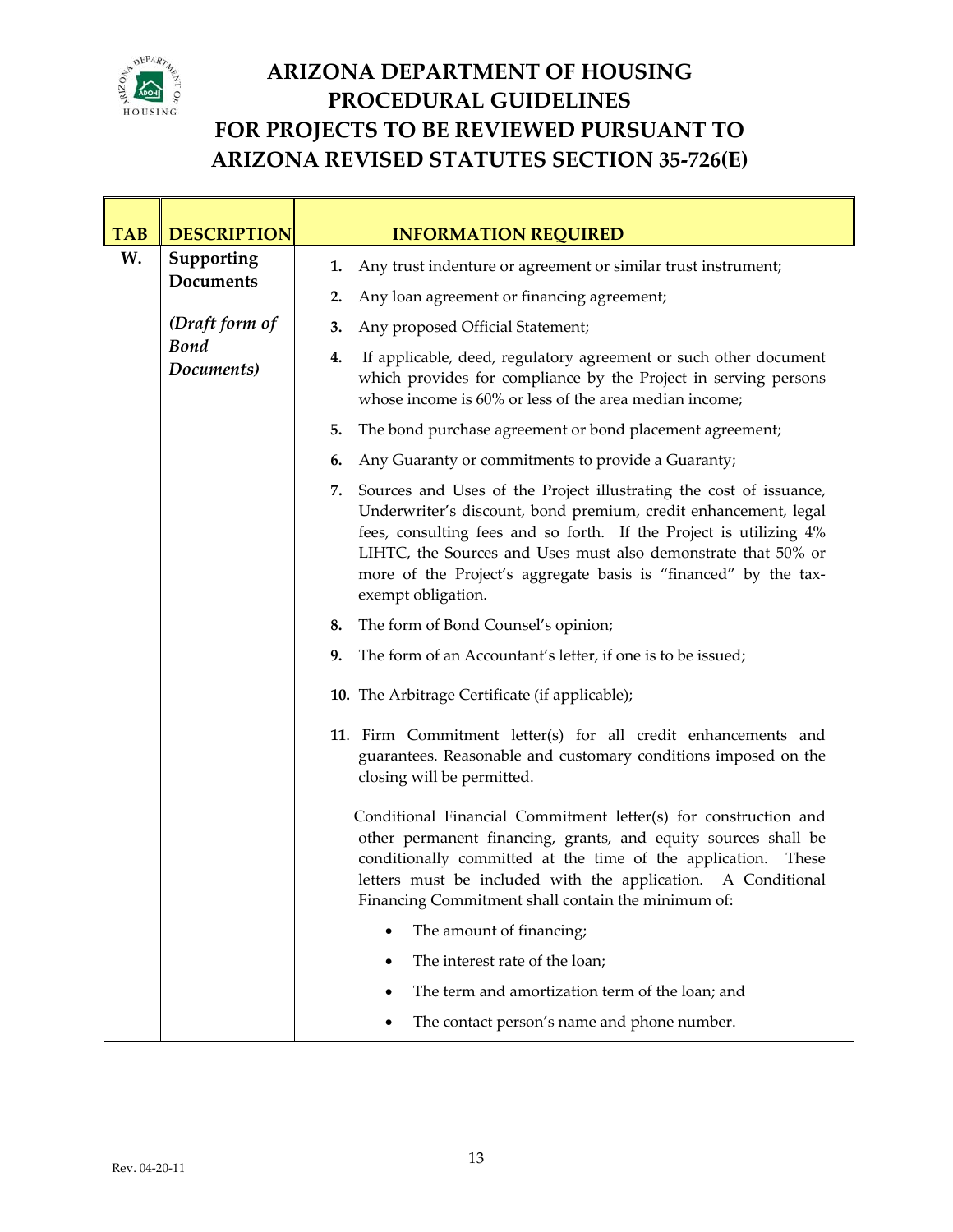

| <b>TAB</b> | <b>DESCRIPTION</b>    | <b>INFORMATION REQUIRED</b>                                                                                                                                                                                                                                                                                                                                                                                                                                                                                                                                                                                                                                          |  |  |  |
|------------|-----------------------|----------------------------------------------------------------------------------------------------------------------------------------------------------------------------------------------------------------------------------------------------------------------------------------------------------------------------------------------------------------------------------------------------------------------------------------------------------------------------------------------------------------------------------------------------------------------------------------------------------------------------------------------------------------------|--|--|--|
| W.         | (Con't)               | Bonds which are rated less than "A" or not rated must submit an<br>investor suitability letter for each bond purchaser in a form<br>satisfactory to the Department. In addition to the terms outlined,<br>the privately placed Bonds must include the following terms;                                                                                                                                                                                                                                                                                                                                                                                               |  |  |  |
|            |                       | Minimum denominations of \$100,000 on the bonds; and                                                                                                                                                                                                                                                                                                                                                                                                                                                                                                                                                                                                                 |  |  |  |
|            |                       | • Bonds may only be transferred to Sophisticated Investors<br>executing the investor letter.                                                                                                                                                                                                                                                                                                                                                                                                                                                                                                                                                                         |  |  |  |
|            |                       | 11. Such other proceedings as the Department shall require;                                                                                                                                                                                                                                                                                                                                                                                                                                                                                                                                                                                                          |  |  |  |
| X.         | <b>Public Benefit</b> | The benefit to the public if the Project provides rental housing for<br>1.<br>persons of low and moderate income or encourages rental housing in<br>redevelopment areas as defined in Section §36-1471.                                                                                                                                                                                                                                                                                                                                                                                                                                                              |  |  |  |
|            |                       | If the Project consists of a nursing home, or a life care facility as<br>2.<br>defined in Section §20-1801, the benefit to the public of the Project,<br>including the proposed rent, fees and other charges of the Project in<br>relation to the level of services to be offered.                                                                                                                                                                                                                                                                                                                                                                                   |  |  |  |
| Y.         | Affidavit             | To be executed by a general partner, managing partner, one officer or<br>one director listed under Tab M above stating that all facts and<br>statements contained in the application and the attachments are true and<br>correct to the best of such general partner's, managing partner's, officer's<br>or director's knowledge and belief that he knows of no material adverse<br>fact relating to the Applicant and/or User having authority to make such<br>statement and the application is made in accordance with these<br>guidelines and the Applicant consents to all investigations deemed<br>reasonably necessary by the Department as set forth therein. |  |  |  |

#### **VIII. Approval**

- **A.** The Department shall refer the application to its legal counsel, Financial Advisor, and such others, as it deems necessary for their review.
- **B.** For applications considered through a hearing, the Department shall convene a hearing at an appointed place and time. The Applicant shall appear before the Department, describe the Project to the Department, and shall respond to questions. The oral presentation may cover any aspects of the Project or its financing, and the capacity of the Applicant and/or User. The proceedings shall be recorded or transcribed. The Department, in its sole discretion, may hear and question persons who wish to offer testimony or documentary evidence to the Department. Upon completion of the hearing, the application shall be approved if the Department decides that the application satisfies the criteria set forth below.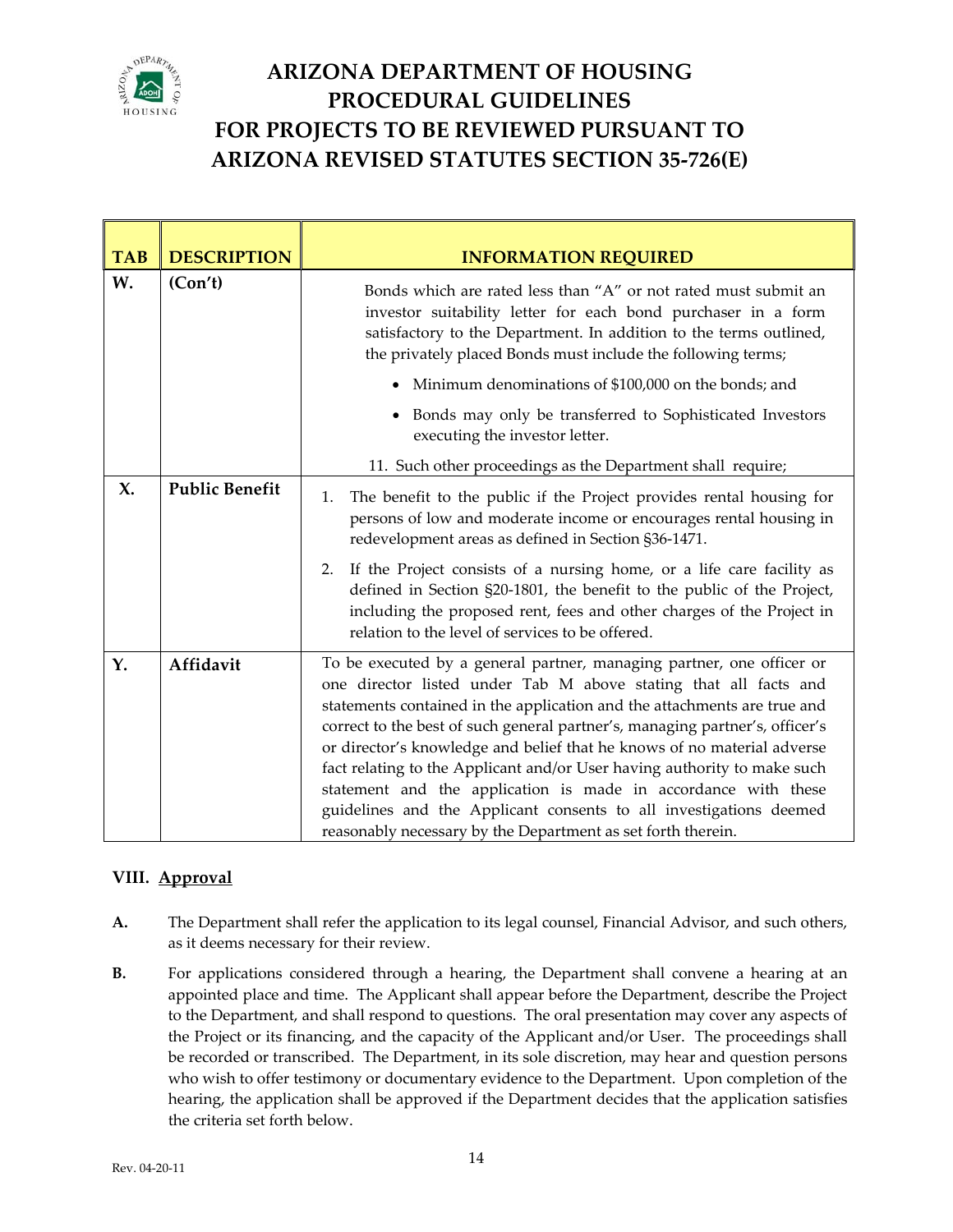

- The Department shall approve a Project if it finds that the application meets each of the following criteria: **C.**
	- 1. the Project described in the application is subject to approval by the Department consistent with A.R.S. § 35‐726(E);
	- 2. that the User has the financial, legal, and technical capacity to carry out the Project;
	- 3. the market demand is sufficient to justify the Project;
	- 4. the Project described in the application is feasible;
	- 5. the Project supported by bond proceeds is a benefit to the public; and
	- 6. the rents, fees, and charges of the Project in relation to the level of services offered are beneficial to the public.

If the Department determines that the application demonstrates the criteria set forth above, the Department shall inform the Applicant in writing that the application is approved. The Department may consider the application, amendments to the application, hearing testimony, and any underwriting prepared by the Department. In the event that the Department decides that the application fails to meet the criteria set forth above, the Department shall inform the Applicant in writing that the application is not approved and explain the basis of the decision.

- **D.** It is the Department's policy that bonds which are to be publicly placed shall receive an investment grade rating of "A" or higher from a nationally recognized rating organization, or be secured by credit enhancement issued or confirmed by a Concern rated as "A" or higher.
- **E.** Any bonds not rated or rated in a category less than an "A" shall be sold in a private placement and shall be purchased, and transfer restricted to, Sophisticated Investors, as defined herein.
- **F.** Escrow Structure must include a certification from Bond Counsel to the Department that the approved by the Department. Escrow Structures utilized primarily to capture State volume cap for Any tax‐exempt financing of a multi‐family residential rental Project contemplating use of an Escrow Structure financing complies with and meets the requirements established by the Internal Revenue Service. Any Escrow Structure that does not in the opinion of the Department have the reasonable likelihood of releasing Bond proceeds to pay Project costs in six (6) months will not be the proposed Project will not be approved.
- **G.** The Department requires all terms and provisions of the financing and Project to be final at the time the application is submitted; however, the Department may approve a Project if its legal documents contain "not to exceed" or other limits on the following items: interest rate, amount of issue, redemption features and maximum life of the bonds. The feasibility of the Project will be analyzed using the maximum limits allowed by the documents or such other terms as deemed reasonable by the Department.
- **H.** change in the name of the Applicant may be requested pursuant to a submission to the Prior to approval of the Project by the Department, transfer in the ownership of the Project or a Department of three (3) copies of the proposed change and, unless waived by the Department, payment of a filing fee which shall not exceed \$5,000. Submission of any change or amendment shall be construed as a submission for approval of the new Project.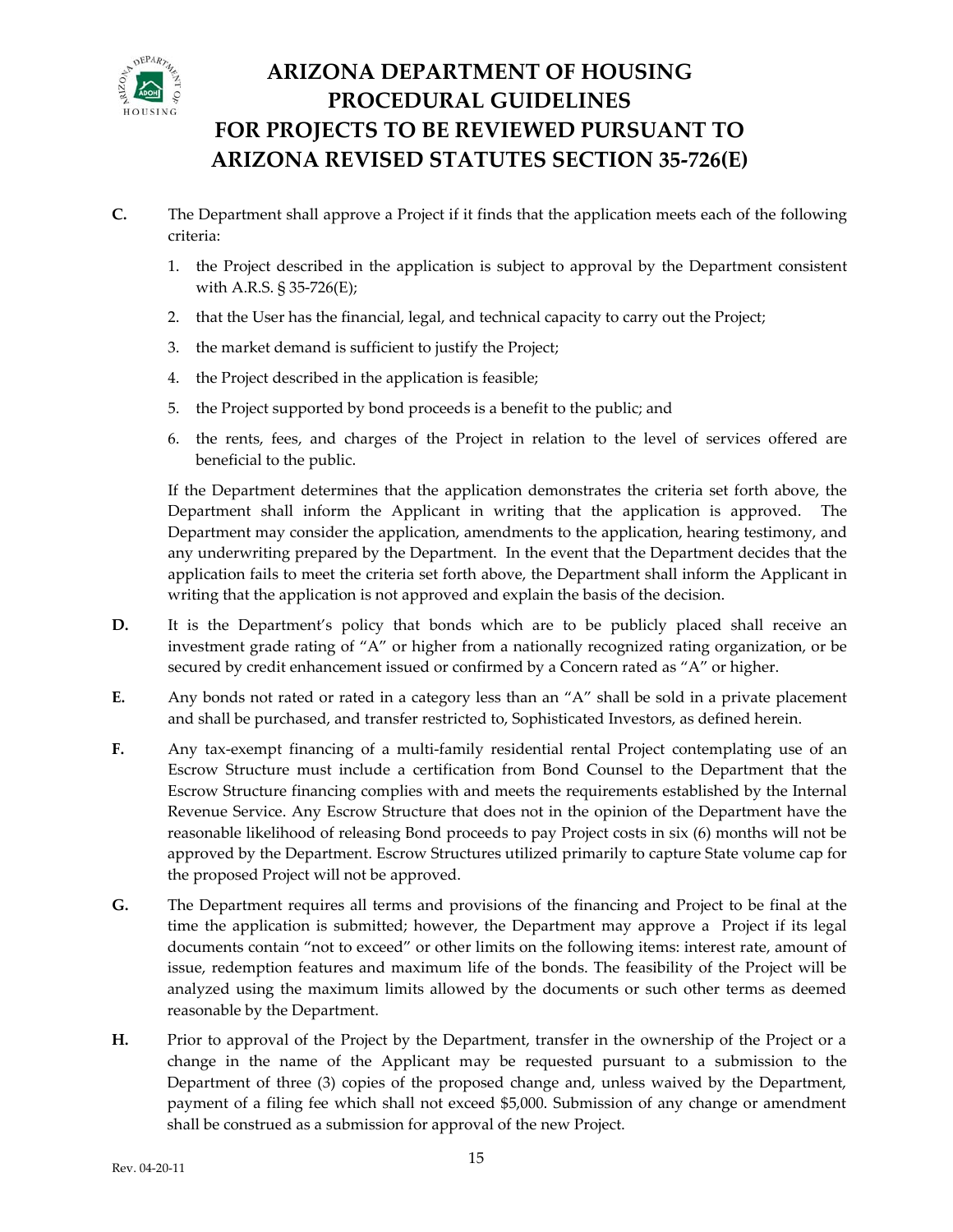

- **I.** financing involving an Escrow Structure. Each User shall be required to make an equity contribution equal to 10% of the Project costs in any
- **J.** No Project will be approved unless the Department has determined that the anticipated debt service coverage on all debt is not less than 1.1 or if less than 1.1, other factors exist that demonstrate the Bondholder or lender has clearly assumed such risk.
- **K.** It is the Department's policy to deny approval of any Project that omits any material information or submits ambiguous financial information and to not refund any portion of the \$5,000 filing fee and to use such portion of the \$7,500 deposit to reimburse the costs and expenses incurred by the security deposit, such difference will be refunded to the Applicant. Department. If the actual costs and expenses incurred by the Departments are less than the \$7,500

#### **IX. Ac curacy of Data**

- **A.** The Underwriter or the purchaser of the bonds shall have the responsibility of assuring itself that the statements attributed to the User in any Official Statement or private placement sale agreement are substantially true and correct and that there are not material misrepresentations of facts contained in, or omission of material facts from, the Official Statement. By agreeing to act as Underwriter, the Underwriter shall be deemed to know of and have read these guidelines and have agreed to their terms.
- **B.** If the Official Statement includes a balance sheet or annual financial statement of the User or Guarantor and the User or Guarantor is required by the Corporation to acquire a manually executed statement or letter from the Accountant or Accountants who reviewed, prepared or certified the financial statements allowing the Corporation to rely on such statements and to incorporate the statements in the Official Statement, then such statement or letter must also be addressed to the Department to allow the Department to rely on such statements.
- **C.** inquiries made by such Accountant or named personnel of the User prior to the closing, such If the Accountant provides a form of comfort letter addressed to the Corporation relative to comfort letter shall also be addressed to the Department.
- **D.** the financial statements, or any other documents deemed pertinent. The Department at its A officer, director or general partner of the User must appear at the public hearing scheduled by the Department for the Project. Such officer, director, or general partner must be prepared to answer any an all questions propounded by members of the Department or its advisors concerning matters relating to the Project, the issuance of the bonds, the information contained in discretion may record questions propounded and the answers thereto.
- **E.** Accuracy of the Official Statement will be the joint responsibility of the User and the Underwriter.
- **F.** An application and all exhibits, appendices and attachments thereto and all legal proceedings submitted to the Department are an "instrument" for purposes of A.R.S. §39-161. The knowing inclusion of any false information is a Class 6 felony.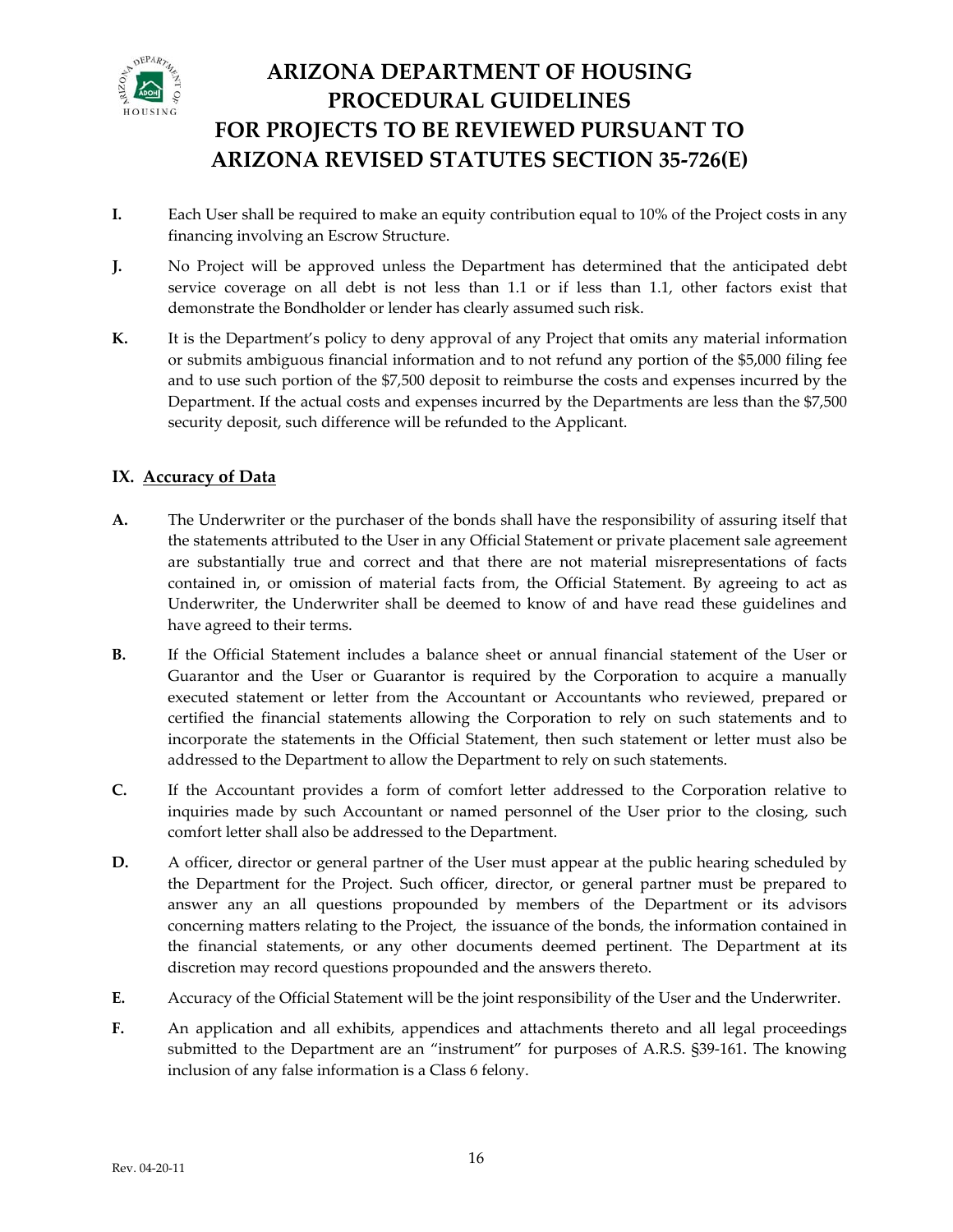

#### **X. Closing**

Bond Counsel must submit to the Department after closing, a certificate of closing in the form pres cribed by the Department with a treasurer's or trustee's receipt attached thereto.

#### **Mi XI. scellaneous**

- **A.**  These guidelines will be considered to set forth minimum requirements and the Department reserves the right to add additional requirements on a case‐by‐case basis.
- All applications shall be delivered to: **B.**

 Arizona Department of Housing Attn: Rental Program Administrator 1110 West Washington, Ste. 310 Phoenix, Arizona 85007

to learn of any possible conflict between itself, the Department or officers, employees or agents of the Department or any "relative" (as defined in the Conflict of Interest Law) of any of the foregoing which might prohibit the Department from completing the financing, especially where construction or other contracts may be signed before the bonds are authorized or issued. **C.** The Department and its members are covered by Arizona's Conflict of Interest Law (Section §38-501, et seq., Arizona Revised Statutes). The Applicant should take every precaution available to it

#### **Modification and Waiver**

Notwithstanding any terms or provisions of these guidelines, the Department shall consider modification or waiver of any policy or requirement set forth in these guidelines upon a showing of good cause.